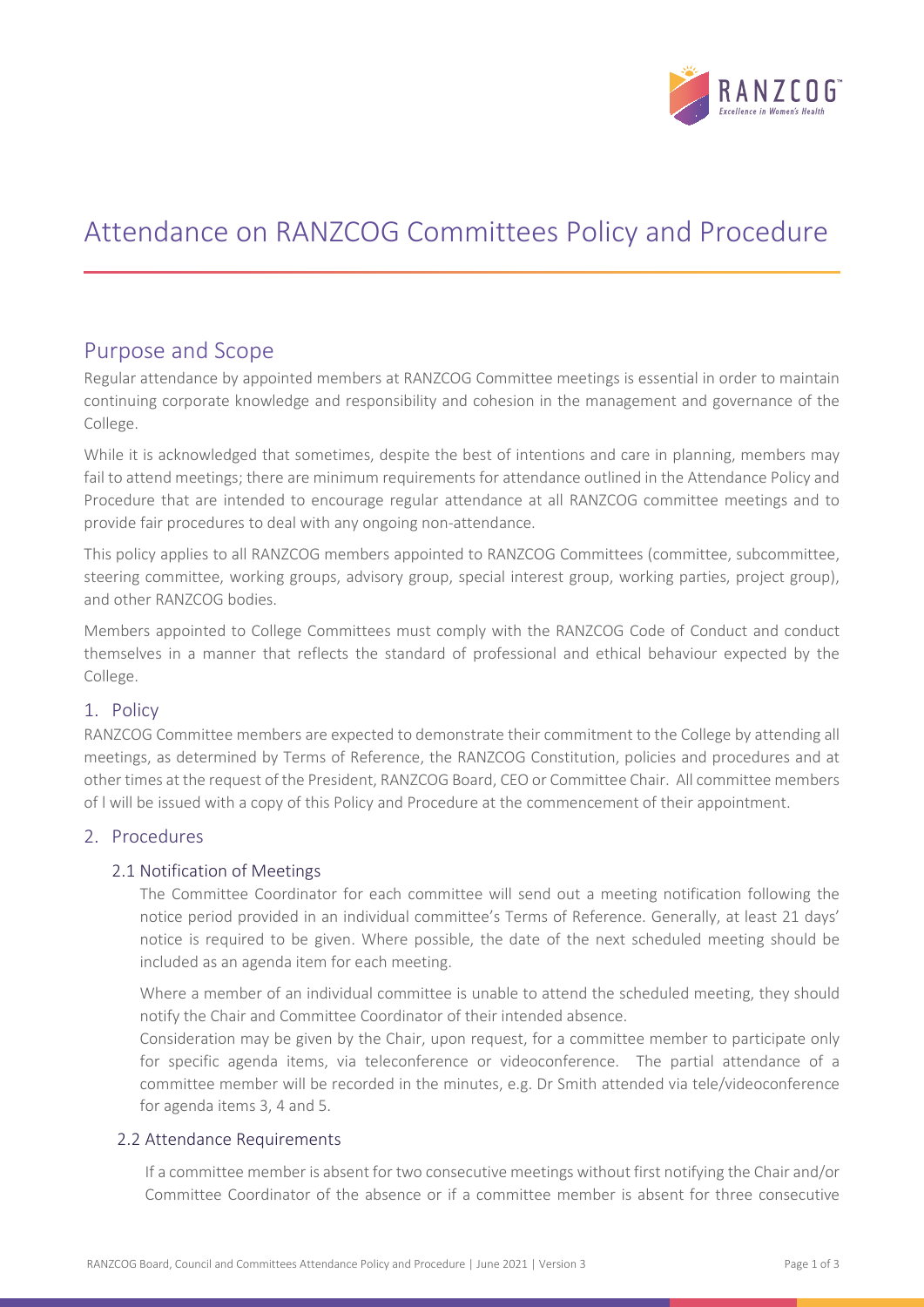

meetings having notified the Chair of their absence, that member is in breach of their obligations and may be removed from the committee, subject to the processes outlined below.

#### 2.3 Process for Committee Members

If a committee member is in breach of their attendance requirements, then the President and/or Chair shall consult them to discuss this matter.

If the difficulties of the member are resolvable, then the President and/or Chair shall attempt to resolve them.

The member will be advised of the Wellbeing options available to them, including but not restricted to:

- Converge International, the College Member Support Program that provides confidential support to Fellows (and their immediate family members) across Australia and New Zealand;
- RANZCOG Wellbeing Coordinator:
- RANZCOG Training Support Unit;
- External organisations to the College, such as Employer Assistance Program (EAP); Practitioner Advisory Services; Australian Medical Association support bodies; New Zealand Doctors Health Advisory Services; and organisations such as Beyond Blue, and Lifeline.

If no mutually satisfactory resolution is possible, and if the member wishes to continue in their appointed role, then the member's response is to be put to the RANZCOG Board at its next meeting. The Board will then decide what action(s) to take regarding the future committee membership of the member.

If the Board makes the decision that the member cannot continue on the committee, then a casual vacancy will exist. The appointment of a new member due to a casual vacancy will be determined by the role that the member held and the relevant committee Terms of Reference, Election Policy or other College Policy.

### 3. Related RANZCOG Documents:

- RANZCOG Constitution
- RANZCOG Code of Conduct
- Terms of Reference of individual committees
- Election of State and Territory Committee and Te Kāhui Oranga ō Nuku members Policy and Procedure
- Election of Representatives onto the Diplomates Committee Policy and Procedure
- Election of Representatives onto RANZCOG Trainees' Committee Policy and Procedure
- Election of Representatives onto Subspecialty Committees Policy and Procedure:
	- o Gynecological Oncology Subspecialty Committee
	- o Maternal Fetal Medicine Subspecialty Committee
	- o Obstetric and Gynecological Ultrasound Subspecialty Committee
	- o Reproductive Endocrinology and Infertility Subspecialty Committee
	- o Urogynaecology Subspecialty Committee
- Appointment process to RANZCOG Committees
- Expression of Interest process
- Consumer Representatives on RANZCOG Council and Committees Policy

| Version        | Date of Version | Pages revised / Brief Explanation of Revision |
|----------------|-----------------|-----------------------------------------------|
| v1             | November 2018   |                                               |
| v2             | October 2020    | Code of Conduct update                        |
| V <sub>2</sub> | lune 2021       |                                               |